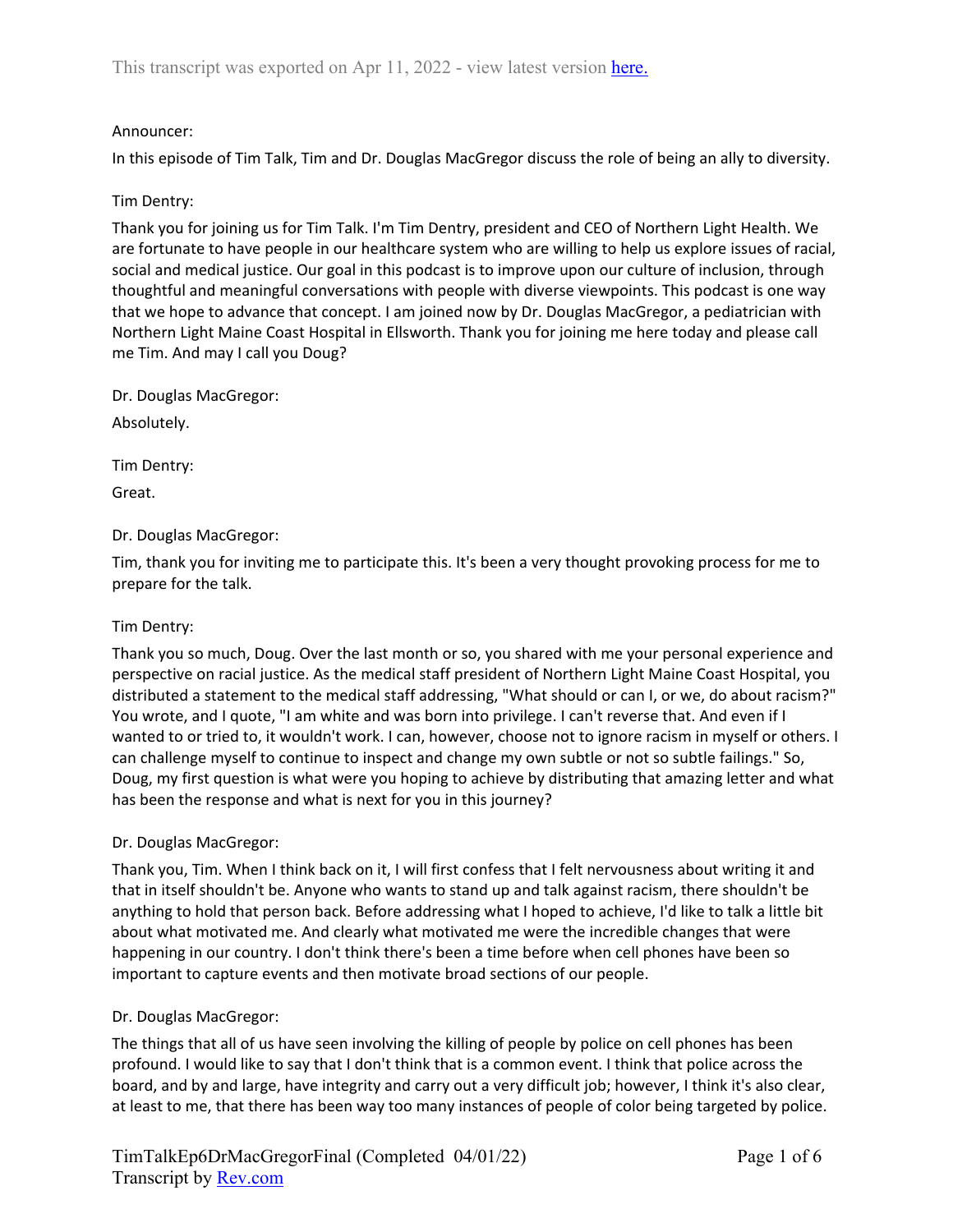And more importantly, the systems that they work in have supported those police officers, which by the very definition is racism.

## Dr. Douglas MacGregor:

Racism can be defined and should be defined as a systemic approach of suppressing the rights of people. So as I went through the last year, watching these things, I became more and more motivated. Well, I guess I would just leave it at that; motivated. My heart was being broken. I felt what I was witnessing was wrong, so that's what motivated me to write a letter. What I hope to impact or change by writing that letter is probably just the point of somebody in my position taking a stand, becoming a witness to what's going on and being a vocal part of a community who will speak back against racism.

## Dr. Douglas MacGregor:

The response I got? I got probably six emails in response and every one of those was very supportive of the stand I took. I expected to hear more, whether pro or con, but I also recognized that our staff is incredibly busy and I, myself, try really hard not to open up too many big letters to read, because it takes so long. I've had other responses though that have come to me as I walk through the hospital, where I might say is I did to a nurse early this morning, I made some comment about things that are happening in the news today, and she said, "Oh, by the way, I found your letter printed on a desk. I read it. It was incredible." So this was an example of how, if I step a little bit out of my usual role and start a conversation, very simple, very innocent, it's more often than not that another person will use that opening to begin a conversation with me about racial justice.

## Dr. Douglas MacGregor:

And what's next for me? I'll say that my process started with this probably most definitively about two years ago when I began to read, and I have read book after book about the impact of racism on our society, about the roots of racism and about people pushing back. I continue to expect that. Another thing that I will do, I'm going to mention right now that the American Academy of Pediatrics came out with a policy about racism a year ago. And in their policy statement, three things are, to me, quite profound. One is that they define racism as a socially transmissible disease. They then mark and document all of the negative impacts on the health of people. And they talk about the people who are the targets of a racism. They talk about people who are witnesses and bystanders to racism, and they talk about people who hold racism deep in their heart and the negative impact that occurs.

### Dr. Douglas MacGregor:

They also talk about solutions. And one of the solutions is for pediatricians specifically to create bridges with other groups of people, to combat racism. And I intend to do that.

# Tim Dentry:

Thank you very much for that answer. For my second question, let me start with a little explanation. I draw an analogy with this movement that's going on right now to the Patient Safety Movement across the country and the world, gaining momentum's when storytelling was added to the conversation. Patient stories got more personal and got the attention of those in denial that safety was a problem in healthcare. So my second question to you is, what story would you like to a tell about racial, social and medical injustices that have changed the way you look at things and conduct yourself?

# Dr. Douglas MacGregor: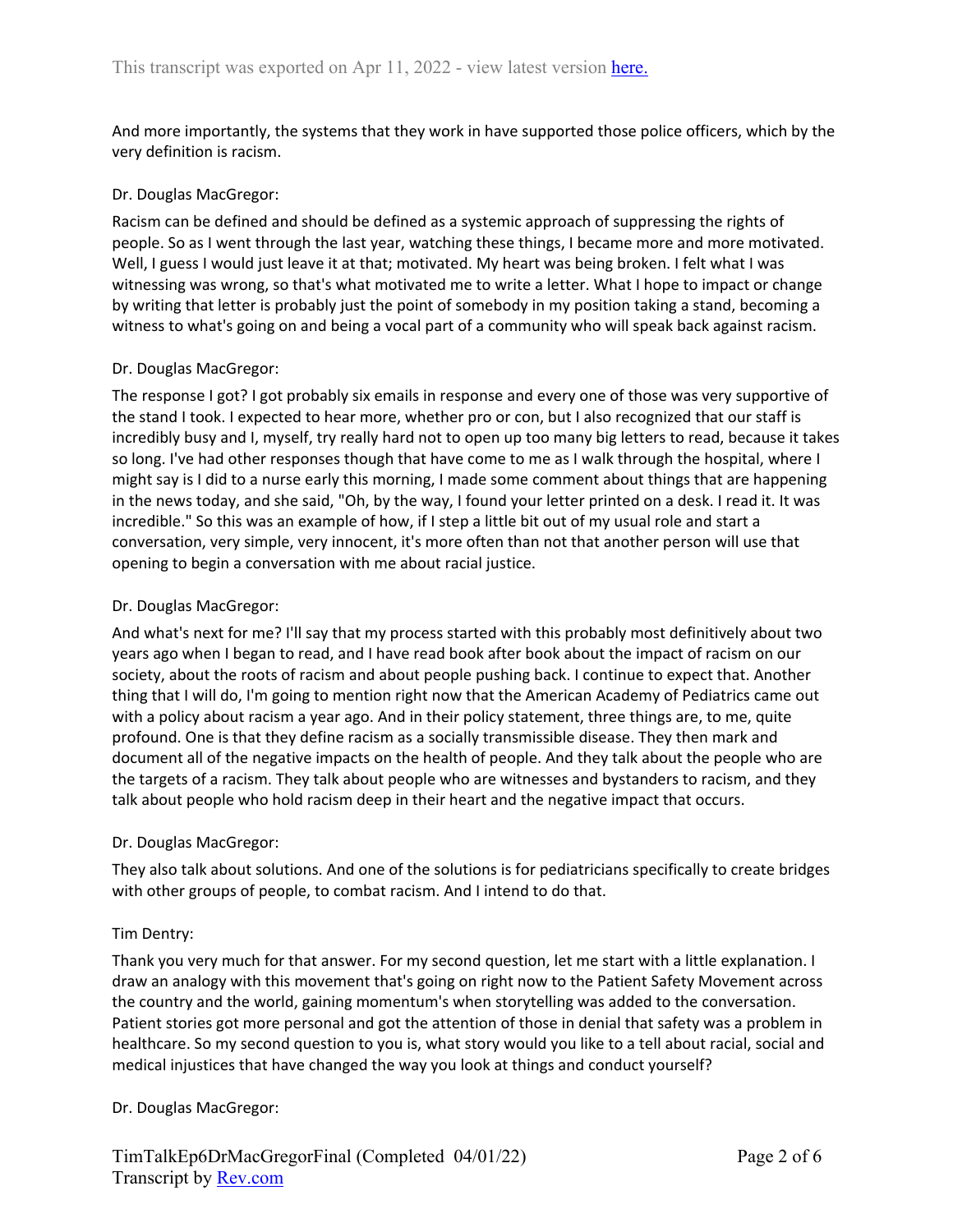Thank you, Tim. I'll precede or begin talking about stories by mentioning the book by, I think her name is Robin DiAngelo, White Fragility. In that book, two of her points are that one, all white people, to a degree, are racist. The reason for that is that we are born into a white privileged society. It would be impossible to not adopt many of the premises. She goes on to say that some people have a little racism, some people have a lot. Another point she makes is that denying racism is one of the biggest challenges we face to overcome it.

# Dr. Douglas MacGregor:

So having said that my two stories are as follows. The first one is about myself. I'm white. I've never considered myself a racist. When I heard about the Republican convention or rally that was to occur in Tucson, Oklahoma, I believe, was the first time I had heard of Juneteenth. I had no idea about the significance; I then learned about it. In learning about it, I also heard about the massacre that had occurred of black individuals at the so-called Black Wall Street in that area. As any normal person should be, I was horrified about what I read.

# Dr. Douglas MacGregor:

I then heard a number of individuals, black individuals, suggesting or stating or calling for Juneteenth to become a federal holiday. I felt inside myself, a little abrupt change that said something like, "Well, if they get another holiday, I want another holiday too." At that point, I realized that Robin DiAngelo was right; there inside of me was an unwelcome example of my white privilege. So with that, I find that one of the challenges for all of us and for me, is to continue to inspect my own feelings and my own thoughts, to accept the fact that racism does occur even where we don't expect it and to embrace opportunities, to look at ourselves, to make that change.

# Dr. Douglas MacGregor:

The second example that I'm going to give of this very same thing, is not more than two days ago, the American Academy of Pediatrics published an apology for having been racist. They go on to say that back in the thirties, the late thirties, they refused entry to the Society by black doctors. And this went on for a while. And now it's many, many years later where the current administration of the American Academy of Pediatrics can no longer be quiet about their past history. Make no mistake, that's not a present practice, but the AAP felt that it was important to recognize it, acknowledge it, call it for what it was and in so doing, call out for a continued movement forward.

# Dr. Douglas MacGregor:

Now, one more thing as a story, if you will. I think part of the problem of racism, if not the fundamental problem of racism, is that people who are white believe that people who are black or brown are in some way inferior. Part of my past experience is that I worked for 14 years as a pediatric oncologist at NYU Bellevue in the heart of New York City. During that time, a wonderful group of professionals and myself treated all comers. And because we were at the heart of New York city, at the heart of the health and hospital corporation, most of the patients that I treated were of color; black, brown, or otherwise, and many of them were extremely poor. Many of them came from all around the world.

# Dr. Douglas MacGregor:

During those 14 years, I saw people of all colors, do everything that they could to save the life of their child. They would sell their house. They would leave their homes, their families. They would suffer. And the children that I treated of all colors were equally as brave as each other. If there is one thing that that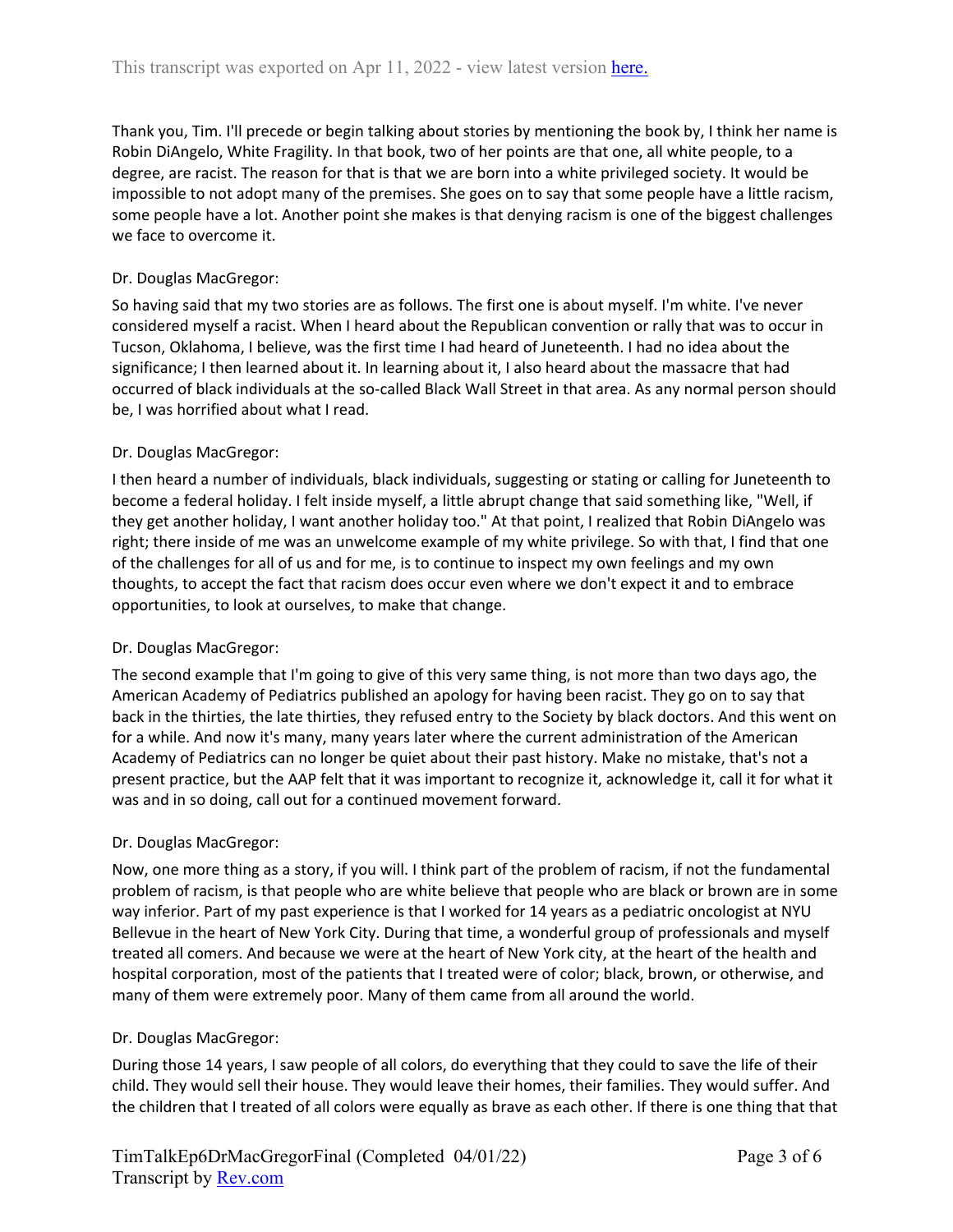experience taught me is that under the surface of our skin, we are equally courageous, brave, and dignified. So Tim, those are my three stories.

### Tim Dentry:

Thank you so much for those insightful stories. Now, Doug, what questions can I answer for you?

### Dr. Douglas MacGregor:

Tim, I have a couple of questions for you. The first one is that, as I said earlier, a significant block to advancing racial equity is a tendency on the part of many white people to deny that a racial problem exists in our town or our community. How can Northern Light Health respond to this?

## Tim Dentry:

Thank you. Great question. Well, first we can set a tone of dialogue and self-reflection. And that's what I hear from you. That's what I've heard from so many of our other podcast partners, as we have put this program together, is there's a great extent of self-examination, self-reflection self-learning, seeking to understand more. And I think what we can absolutely do is set a tone of it's not only a safe organization in which to express your viewpoints, but it's encouraged so that we have a tone, we have a culture, of our organization of dialogue and self-reflection. It's got to start with that cultural first step that it's okay and we want to hear from each other, we want to talk, we want to listen and learn.

## Tim Dentry:

Second, put it in terms of stories. I think it's fabulous that you've been doing this for two years. You've been reading this, as you said, reading these kinds of really now very famous books. They're on the top seller list. Maybe they have been there for the last couple of years. I will be one of the first to admit I didn't pick up one read. I thought I was pretty well enlightened. And now I am reading more. Now I am talking more. Now I am engaged more, and self-reflecting more. I've learned so much from so many of our colleagues on their own personal stories, so putting it in that kind of human terms like you just did, that was so profound in your experience as a practicing pediatrician in New York City. That is profound. So sharing stories.

# Tim Dentry:

Third, and it goes part and parcel with the first two, but really make sure that we create a nonpunitive, nonjudgmental, non-polarizing, but uniting, dialogue, and framework and culture. Because the saddest thing to me to see, it's not that we're talking about all these things. It's great. It's about how dis-unifying it can be. And if anything, it compounds poor relations and lack of trust and disgruntledness and that kind of thing, which we can avoid that. The outcome of all this great potential of raising these issues and talking about it, it doesn't have to go to an uglier place. Let's take it to a healthier place.

# Tim Dentry:

And that takes me to my fourth point. And that is for me, and especially as what I've learned, and I stated this on other podcasts, one of the great benefits of being the CEO is more than any other person, you can have a true impact on the culture of this organization, of Northern Light Health and with our 12,000 colleagues, and then I multiply that times three because that's their families. So our family of Northern Light and their families, that's one big family. I am trying to influence, with the role that I now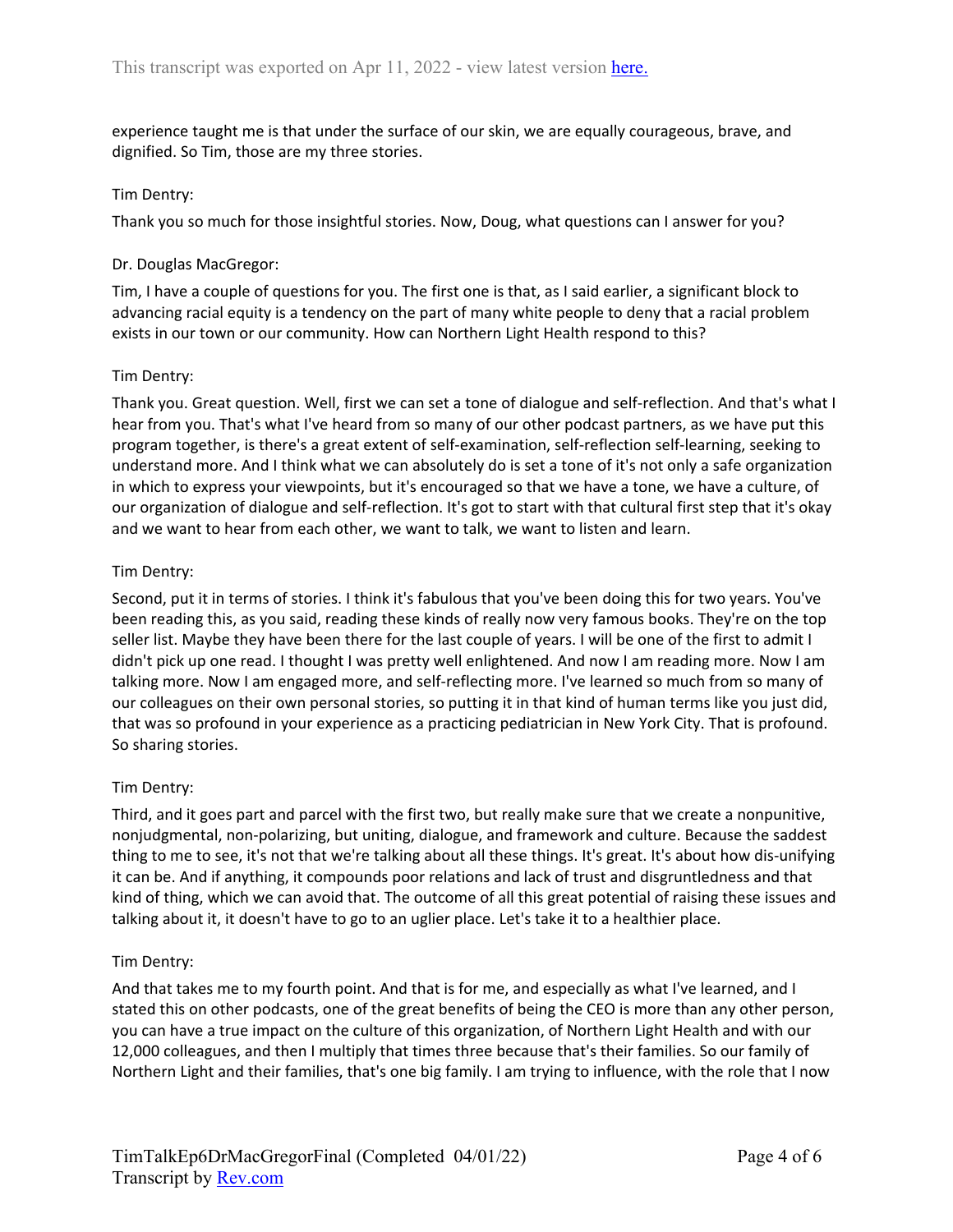have, in our positive culture, our nonpunitive culture, our way of our uniting culture, so that these are healthy topics to discuss and not painful topics.

## Tim Dentry:

One of the very first things I went on record at saying, it was early on, so long ago in April 2020, but way back then I remember saying, "I hope I feel uncomfortable for a long time in talking about this." And I meant that in a healthy way, not a causing pain or feeling pain or feeling guilty or feeling what have you, but I want to feel uncomfortable and not feel that we don't need to talk about this. I want to help everyone feel that this is such a positive, open-minded, uniting organization that we're going to learn and talk about all these things together.

## Dr. Douglas MacGregor:

I have another question for you. Are you ready? A mother recently shared with me that when her baby was born, one of the nurses in the delivery room, exclaimed, "I just love black babies." Although I am sure this was well-intentioned, white people see the world through their eyes and their experiences. People of color see the world through their collective experiences; one that's very different from that of white people. How can employees at Northern Light Health gain a better understanding of all the people we serve and appreciate both the commonalities as well as the differences in order to avoid comments like I just stated?

### Tim Dentry:

First, I wonder if this story that you just shared would have even come out to you had you not created the space for dialogue on race and social justice. Yeah? So I love it when I hear that, as tough as that kind of a comment and story is to really absorb and to respond to. But let's talk about those kinds of things. So creating that space for dialogue is the most important thing that we can do. And again, I'm learning that as CEO, I can personally open a lot of doors, I'm opening up this door on racial and social and medical justice, and I'm committed to stay in the course of keeping that door open. But that can only go so far. Imagine if each and every one of our 12,000 plus colleagues created this space, their own space, that then expanded into others and self learn and truly listen to one another. So those are the two key points.

### Tim Dentry:

We have a lot of other irons in the fire of making sure that we are then backing that up with educational programs. I have staff that send me messages all the time saying, "Here's something to add to the reading list." So we're actually getting a book club together, and discussion groups. We have a council that I talked about at the last couple of podcasts, and it's an advisory council to me that represents many from across our organization on diversity to address just these issues.

### Tim Dentry:

I'm very excited that this week, as an example, we're just starting to talk about medical justice issues. I love the fact that we can be in the lead on that in the state of Maine. Our new chief quality officer, Navneet Marwaha, Dr. Marwaha just started and I let her know that's one of our first orders of business is et's be data driven, let's understand this and let's be a leader on the lines of medical justice issues. So there's so many great things that we can do to back that up, as you say, and it starts with individual responsibility, and that's the space that we would like to create.